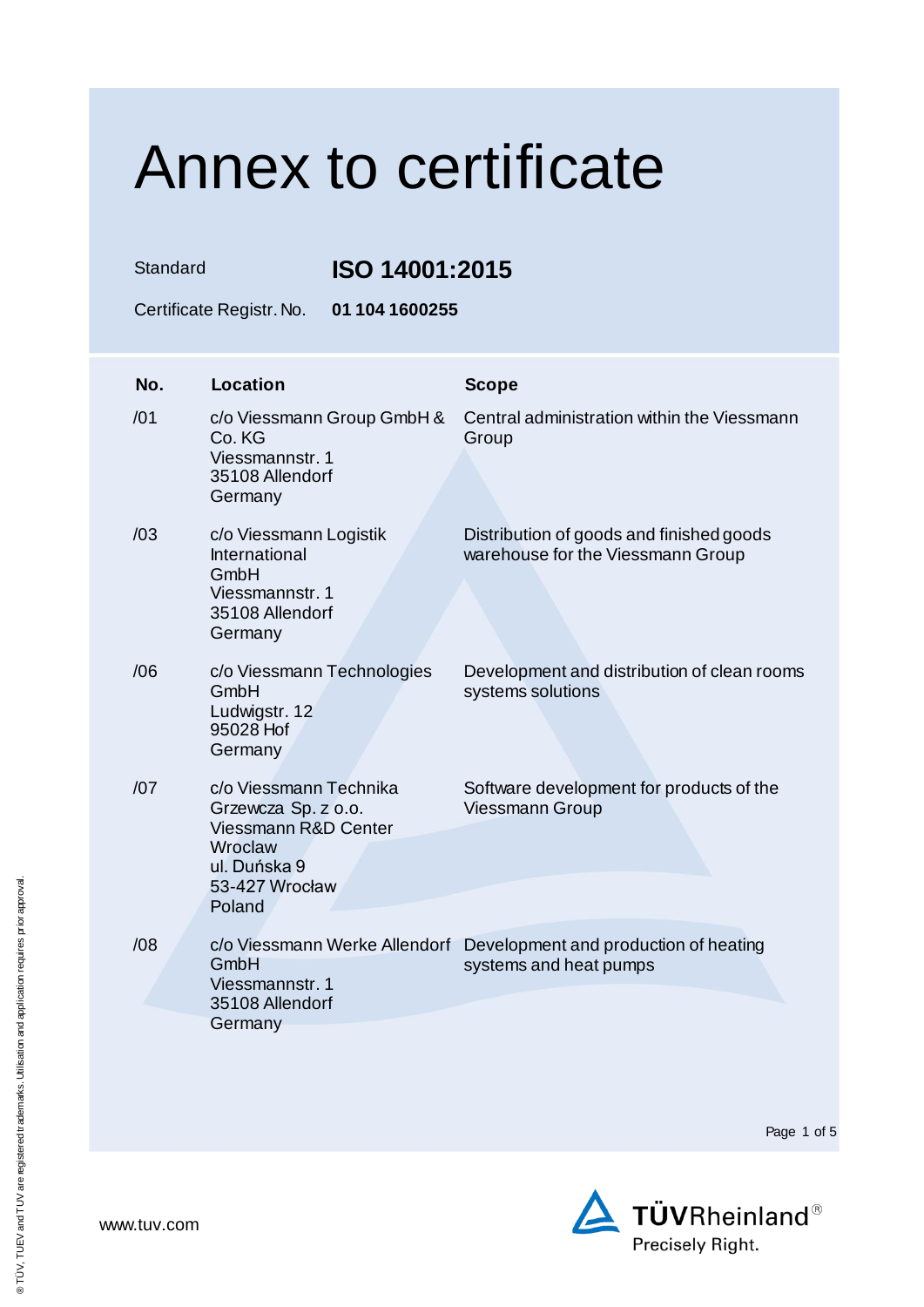| Standard | Certificate Registr. No.                                                                                             | <b>ISO 14001:2015</b><br>01 104 1600255 |                                                                                                                                                  |
|----------|----------------------------------------------------------------------------------------------------------------------|-----------------------------------------|--------------------------------------------------------------------------------------------------------------------------------------------------|
| /09      | c/o Viessmann Elektronik<br>GmbH<br>Beetwiese 2<br>35108 Allendorf<br>Germany                                        |                                         | Development and production of control units                                                                                                      |
| /10      | c/o Viessmann Werke Berlin<br>GmbH<br>Kanalstr. 13<br>12357 Berlin<br>Germany                                        |                                         | Development and production of oil- / gas fired<br>boilers                                                                                        |
| /11      | c/o Viessmann Kraft-Wärme-<br>Kopplung GmbH<br>Emmy-Noether-Str. 3<br>86899 Landsberg<br>Germany                     |                                         | Development, production and service of CHP<br>units                                                                                              |
| /12      | c/o Viessmann Faulquemont<br>S.A.S<br>Avenue André Gouy - Zone<br><b>Industrielle</b><br>57380 Faulquemont<br>France |                                         | Development and production of domestic hot<br>water cylinders and solar thermal systems                                                          |
| /13      | c/o Viessmann Technika<br>Grzewcza Sp. z o.o.<br>ul. Jaworzyńska 289<br>59-220 Legnica<br>Poland                     |                                         | Electrical enclosure assembly, cable assembly<br>and CU pipework systems and manufacture,<br>assembly of refrigeration systems and heat<br>pumps |
| /15      | c/o Viessmann Technika<br>Dombóvár Kft<br>Munkás tér 1<br>7200 Dombóvár<br>Hungary                                   |                                         | Production of oil- / gas fired boilers and solid<br>fuel boilers                                                                                 |

Page 2 of 5

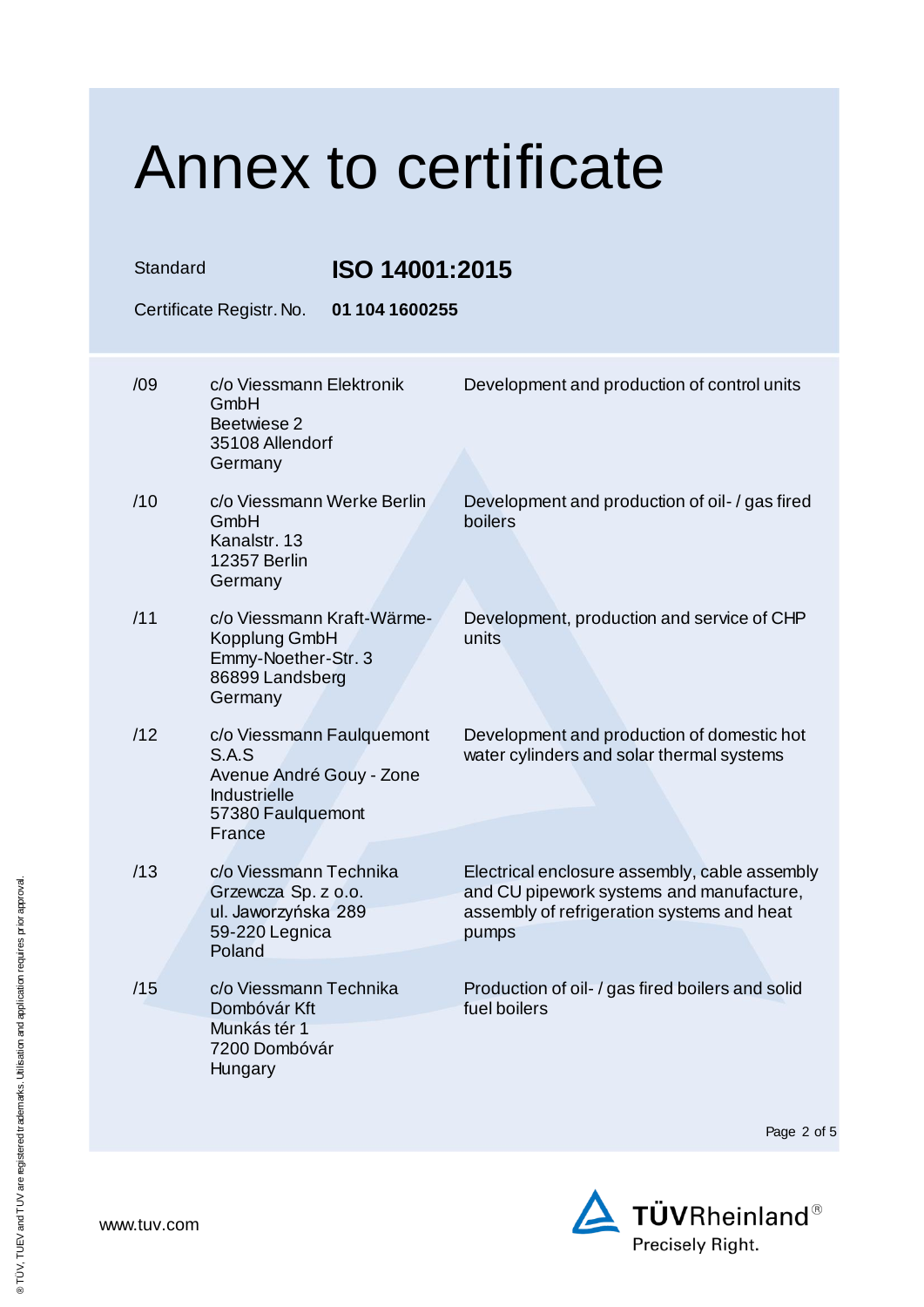| Standard |                                                                                                                                            | ISO 14001:2015                                                           |                                                                                                                                                                                                                                                                 |  |
|----------|--------------------------------------------------------------------------------------------------------------------------------------------|--------------------------------------------------------------------------|-----------------------------------------------------------------------------------------------------------------------------------------------------------------------------------------------------------------------------------------------------------------|--|
|          | Certificate Registr. No.                                                                                                                   | 01 104 1600255                                                           |                                                                                                                                                                                                                                                                 |  |
| /16      | c/o Viessmann Manisa Isi<br>Teknolojileri<br>Manisa Organize Sanayi<br>Bölgesi IV. Kisim Hasan Türek<br>Bulvari No. 19<br>Manisa<br>Turkey | Sanayi ve Ticaret Limited Sirketi<br>45030                               | Development, production and sales, Customs,<br>Foreign Trade (import - export), Logistics<br>(Stocking, Stock Management and Distribution)<br>management and administrative organization<br>activities of wall hung gas boilers, spare parts<br>and accessories |  |
| /18      | c/o Viessmann Deutschland<br>GmbH<br>Viessmannstr. 1<br>35108 Allendorf<br>Germany                                                         |                                                                          | Distribution and services of Viessmann products<br>Development, engineering, mounting and<br>distribution of ice energy storage systems                                                                                                                         |  |
| /21      | Mittenwalde GmbH<br><b>Berliner Chaussee 3</b><br>15749 Mittenwalde<br>Germany                                                             | c/o Viessmann Industriekessel                                            | Development, production, mounting,<br>maintenance and service of oil- / gas fired<br>boilers                                                                                                                                                                    |  |
| /32      | <b>S.A.S.</b><br>de Bruxelles - Didenheim CS,<br>22133<br><b>Mulhouse Cedex</b><br>France                                                  | c/o Viessmann Industrie France<br>Parc des Collines 2, 6 Avenue<br>68060 | Development, distribution, engineering,<br>mounting, commissioning, revamping, repair<br>and service for plants for production of energy<br>in commercial and industrial environments                                                                           |  |
| /33      | c/o Etanomics Service GmbH<br>Waldecker Str. 13<br>64546 Mörfelden-Walldorf<br>Germany                                                     |                                                                          | Services in energy efficiency and energy<br>economics, energy management and energy<br>controlling. Development and realization of<br>holistic energy concepts                                                                                                  |  |

Page 3 of 5

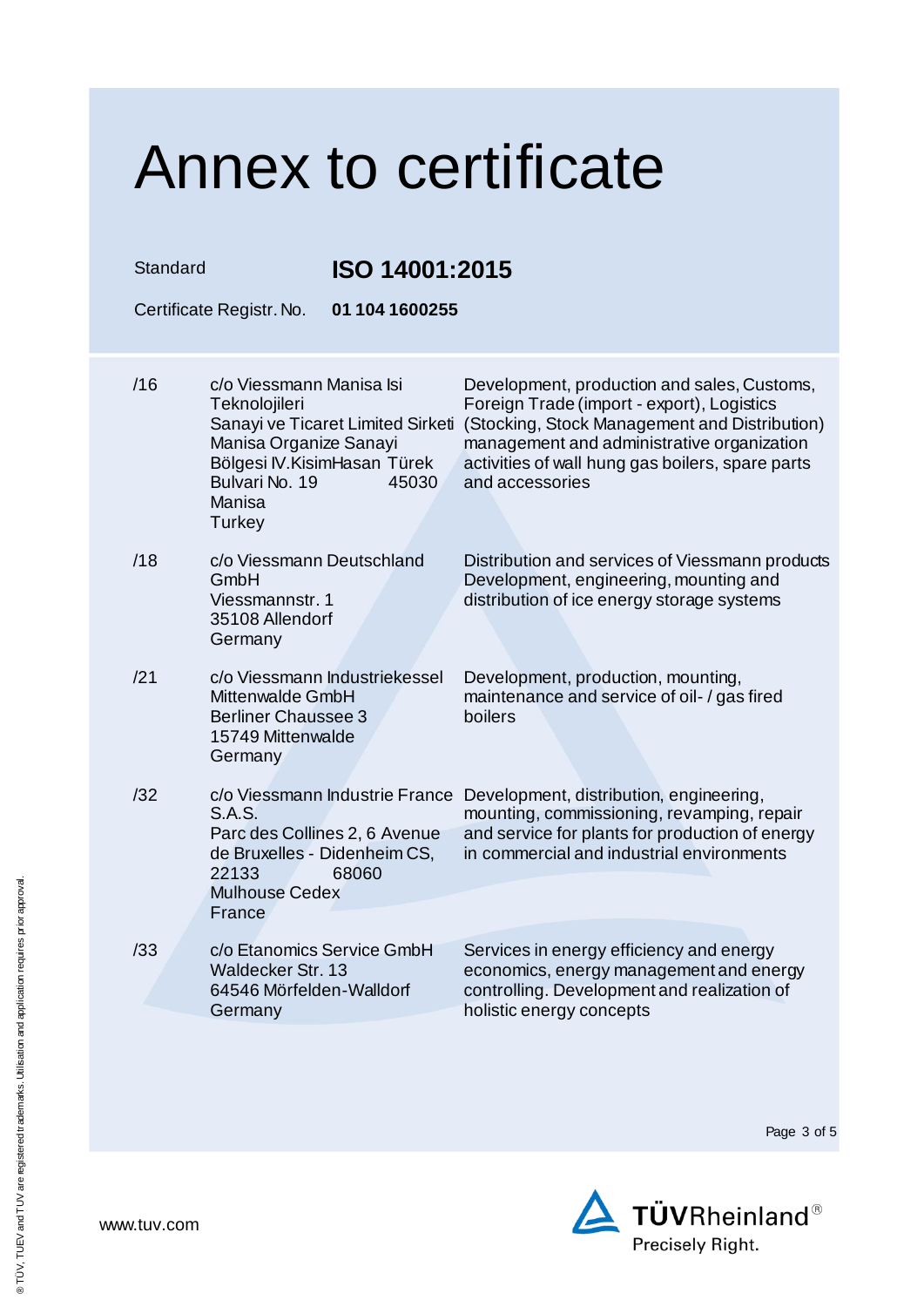### Annex to certificate Standard **ISO 14001:2015** Certificate Registr. No. **01 104 1600255** /34 c/o Viessmann Engineering S.R.L. Via Brennero 56 37026 Balconi di Pescantina VR Italy Design, site erection, engineering, mounting, commissioning, repair and service of combustion plants as well as plants in the heating area /36 c/o Viessmann Kühlsysteme GmbH Dr.-Vießmann-Str. 1 95030 Hof **Germany** Development, production of cooling rooms, cooling units, chilled cabinets and heat pumps /37 c/o Viessmann (Schweiz) AG Geschäftsbereich Großwärmepumpen Rütimoosstrasse 5 3076 Worb SBB **Switzerland** Development, production and mounting of commercial cooling solutions and heat pumps /38 c/o Viessmann Refrigeration Systems Oy PL 24 (Teollisuustie 7) 06151 Porvoo **Finland** Development, production and distribution of commercial cooling solutions and production of cooling units /40 c/o ithinx GmbH Am Kabellager 7 51063 Köln **Germany** Development of industrial electronic

Page 4 of 5



www.tuv.com